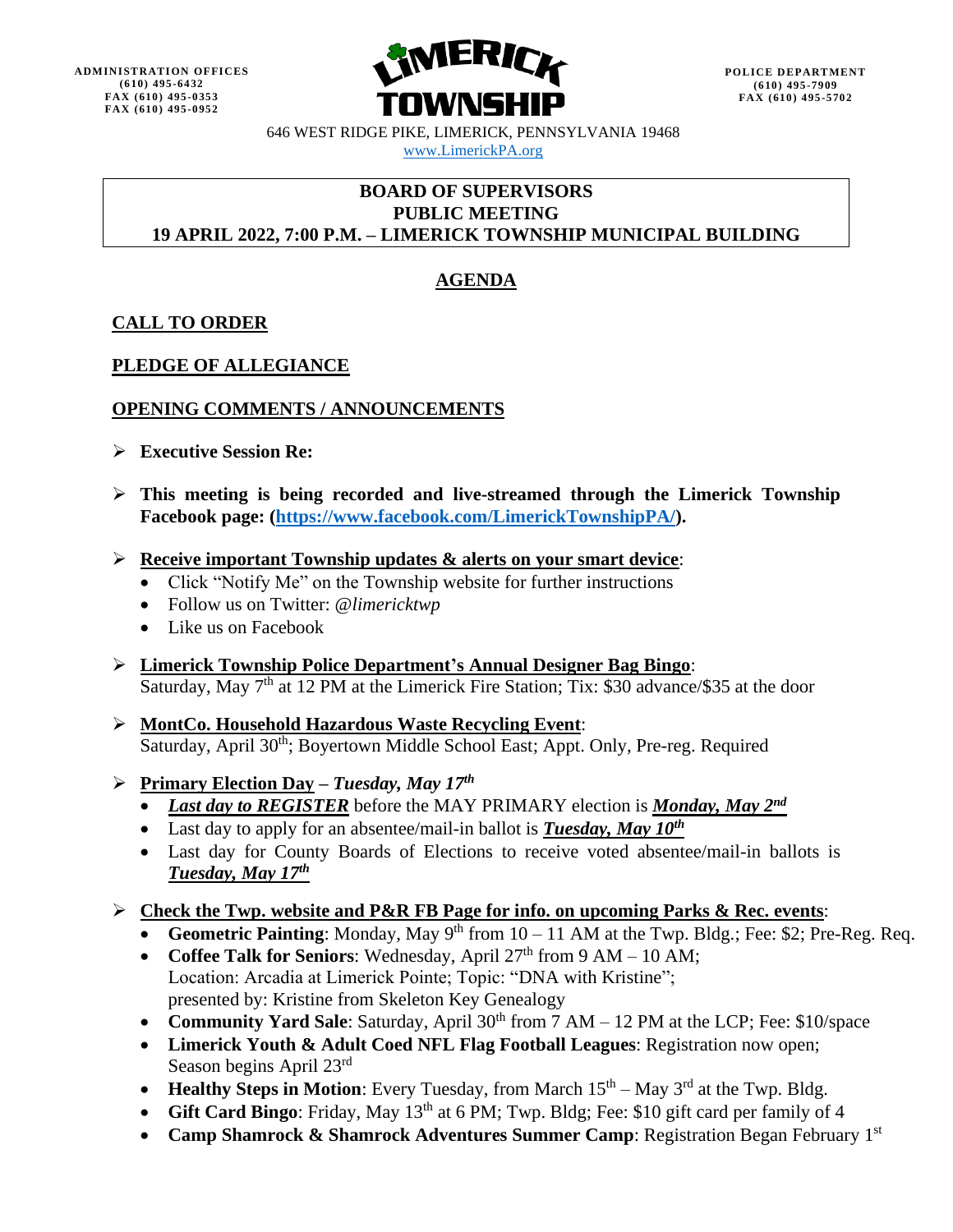Board of Supervisors April 19, 2022 Page 2, Agenda

## **CONSIDERATION OF MINUTES**: 4/5/22

# **PUBLIC COMMENTS ON AGENDA ITEMS**

**BILLS LIST**: #8, 4/2/22 through 4/14/22, \$148,562.84.

## **MONTHLY REPORTS: MARCH**

Treasurer's Office Emergency Services Department Code Services Department Public Works Department Police Department Parks & Recreation Department

## **PUBLIC HEARING #1**

Ordinance No. 412 – Uniform Construction Codes Ordinance Update (Chapter 73)

## **PUBLIC HEARING #2**

Ordinance No. 413 – Fire Prevention Ordinance Update (Chapter 84)

## **SUBDIVISION AND LAND DEVELOPMENT**

## **Confirmed Appointment:**

John Riebow – Manufacturing Use: 690 Enterprise Dr.

## **Extensions:**

Lot 3 Limerick Autopark (#22-05): Extended to 8/25/22 Sanatoga Springs Lot 1 Phase 2 (#22-01): Extended to 6/6/22 Buckman's Lot Line Adjustment (#21-10): Extended to 9/15/22 479 Swamp Pike Lot Line Adjustment (#22-06): Extended to 9/5/22

## **NEW BUSINESS**

Approval – Grass Sports Property, LP (#12-02)

- Acceptance of Maintenance Bond
- Final Release of Escrow and Contingency
- Resolution DCED GTRP Grant Submission

Discussion – ARPA Funds

Authorization – Advertise E.I.T. Open Space Referendum Ballot Question Ordinance